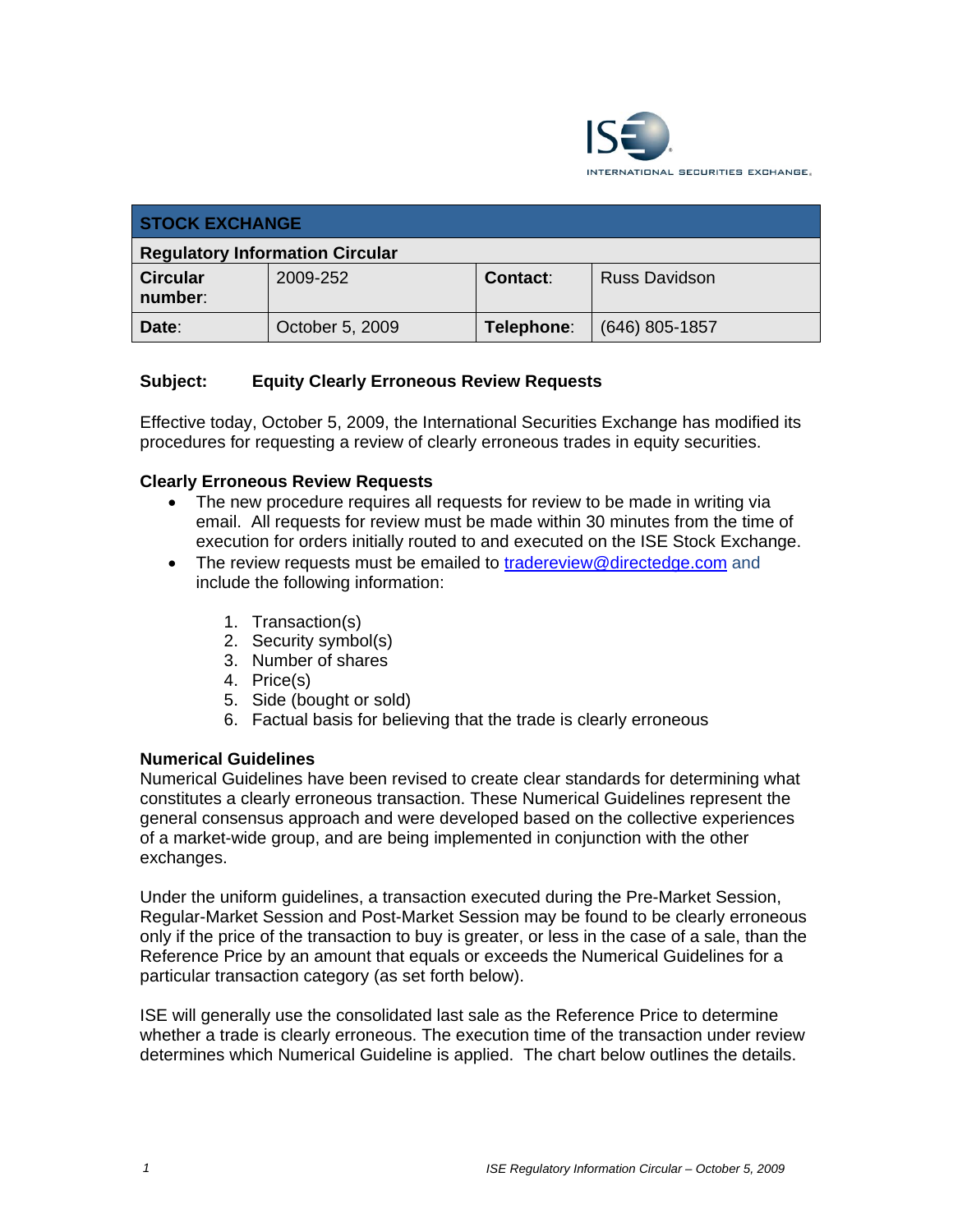| <b>Reference Price:</b><br><b>Consolidated Last Sale</b>                                                                                                  | <b>Regular-Market Session</b><br><b>Numerical Guidelines (Subject</b><br>transaction's % difference from<br>the Consolidated Last Sale): | <b>Pre-Market and Post-Market</b><br><b>Session Numerical Guidelines</b><br>(Subject transaction's %<br>difference from the<br><b>Consolidated Last Sale):</b> |
|-----------------------------------------------------------------------------------------------------------------------------------------------------------|------------------------------------------------------------------------------------------------------------------------------------------|----------------------------------------------------------------------------------------------------------------------------------------------------------------|
| Greater than \$0.00 up to<br>and including \$25.00                                                                                                        | 10%                                                                                                                                      | <b>20%</b>                                                                                                                                                     |
| Greater than \$25.00 up to<br>and including \$50.00                                                                                                       | 5%                                                                                                                                       | 10%                                                                                                                                                            |
| Greater than \$50.00                                                                                                                                      | 3%                                                                                                                                       | 6%                                                                                                                                                             |
| <b>Multi-Stock Event -</b><br><b>Filings involving five or</b><br>more securities by the<br>same subscriber will be<br>aggregated into a single<br>filing | 10%                                                                                                                                      | 10%                                                                                                                                                            |
| <b>Leveraged ETF/ETN</b><br><b>securities</b>                                                                                                             | <b>Regular-Market Session</b><br><b>Numerical Guidelines multiplied</b><br>by the leverage multiplier (e.g.,<br>2x`                      | <b>Regular-Market Session</b><br><b>Numerical Guidelines multiplied</b><br>by the leverage multiplier (e.g.,<br>2x'                                            |

ISE may consider additional factors to determine whether an execution is clearly erroneous. These factors include, but are not limited to, system malfunctions or disruptions, volume and volatility for the security, derivative securities products that correspond to greater than 100% in the direction of a tracking index, news released for the security, whether trading in the security was recently halted/resumed, whether the security is an IPO, whether the security was subject to a stock-split, reorganization, or other corporate action, overall market conditions, Pre-Market and Post-Market Session executions, validity of the consolidated tapes trades and quotes, consideration of primary market indications, and executions inconsistent with the trading pattern in the stock. Each additional factor shall be considered with a view toward maintaining a fair and orderly market, the protection of investors and the public interest.

## **Volatile Market Opens**

During a Volatile Market Open, ISE may expand the Numerical Guidelines applicable to transactions occurring between 9:30 a.m. and 10:00 a.m. based on the disseminated value of the S & P 500 Futures at 9:15 a.m.:

- When the S & P 500 Futures are up or down from 3%, to up to but not including 5% at 9:15 a.m., the Numerical Guidelines are doubled for executions occurring between 9:30 a.m. and 10:00 a.m.
- When the S & P 500 Futures are up or down 5% or greater at 9:15 a.m., the Numerical Guidelines are tripled for executions occurring between 9:30 a.m. and 10:00 am.

## **Unusual Circumstances**

In Unusual Circumstances, ISE may use (while attempting to maintain a fair and orderly market, protect investors and public interest) a Reference Price other than the consolidated last sale. Unusual Circumstances can include periods of extreme market